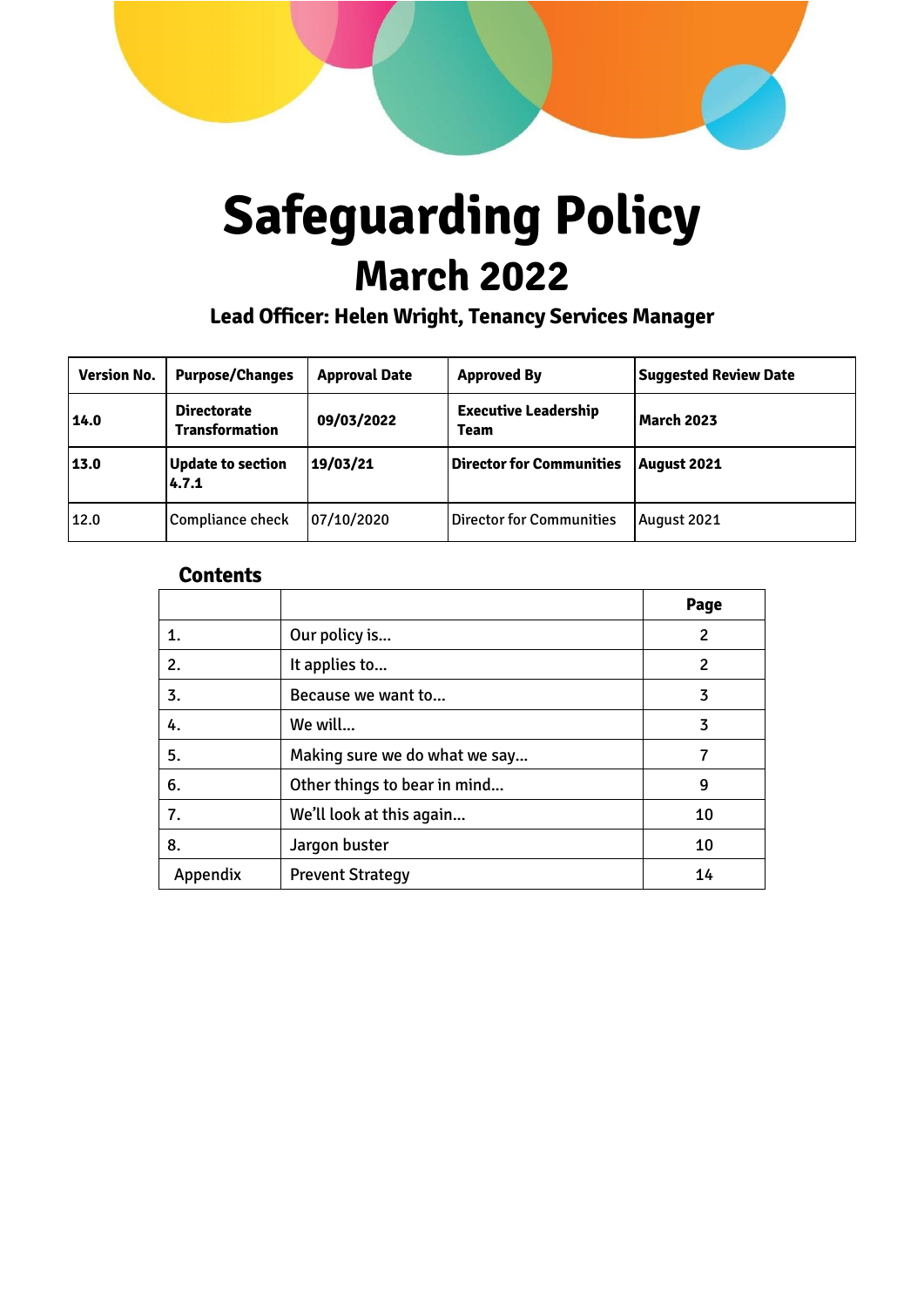# **1. Our policy is...**

- 1.1 At Ongo, we accept the moral and legal obligation to ensure the duty of care for vulnerable adults and children across all of our services.
- 1.2 We believe that the welfare of vulnerable adults and children is of primary concern and that all vulnerable adults and children, whatever their age, culture, disability, gender, language, racial origin, social-economic status, religious belief and/or sexual identity have the right to live free from abuse.
- 1.3 We recognise we have a duty to safeguard children not only in places where they are known to live, or may live, but also where children may visit and in other places where customers may have access to children.
- 1.4 We seek to prevent and effectively deal with incidents of abuse by:
	- $\triangleright$  Operating a 'zero tolerance' approach towards abuse
	- $\triangleright$  Making safeguarding personal and putting the victim at the heart of the process
	- $\triangleright$  Raising awareness of the duty of care responsibilities relating to vulnerable adults and children throughout the company
	- $\triangleright$  Promoting and implementing appropriate procedures to safeguard the well-being of vulnerable adults and children to protect them from harm
	- $\triangleright$  Creating a safe and healthy environment within all our services, avoiding situations where abuse or allegations of abuse may occur
	- $\triangleright$  Recruiting, training, supporting and supervising employees to adopt best practice to safeguard and protect vulnerable adults and children from abuse, and to minimise risk to themselves
	- $\triangleright$  Responding promptly to any allegations of poor practice, misconduct or abuse of vulnerable adults or children in line with this policy as well as implementing, where appropriate, relevant disciplinary and appeals procedures
	- $\triangleright$  Requiring employees to adopt and abide by the organisation's Safeguarding Vulnerable Adults and Children Policy and associated procedures
	- $\triangleright$  Maintaining effective partnerships with other external agencies, including adult and children's social services teams and the Police across all Local Authority areas where we work and working in line with multi-agency guidelines to ensure vulnerable adults and children are safeguarded against all types of abuse.

# **2. It applies to…**

2.1 All our people and everyone providing a service on our behalf, including agency workers, apprentices, fixed term workers, consultants, secondees, board members and volunteers as well as potential employees and contractors who may provide a service on our behalf.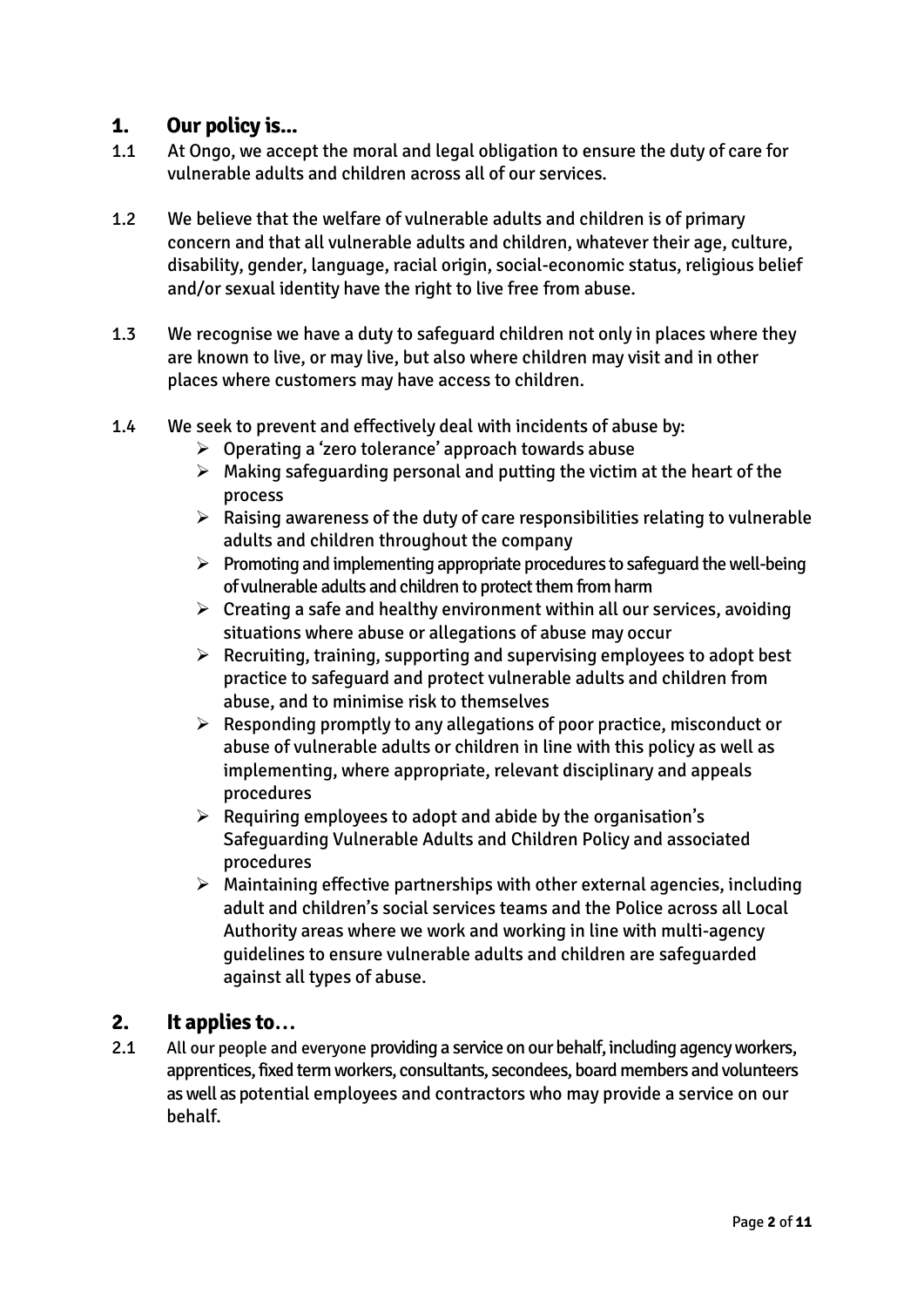# **3. Because we want to…**

3.1 Have a transparent, fair and equitable policy for safeguarding vulnerable adults and children.

# **4. We will...**

- 4.1 Follow two key principles
	- Safeguarding is everyone's responsibility
	- **•** Effective safeguarding is person centered

#### Safeguarding Adults

#### (Taken from statutory guidance issued under the Care Act 2014)

- Protecting the rights of adults to live in safety, free from abuse and neglect
	- People and organisations working together to prevent and stop both the risks and experience of abuse and neglect
	- People and organisations making sure that the adult's wellbeing is promoted including, where appropriate – taking fully in to account their views, wishes, feelings and beliefs in deciding on any action
	- Recognising that adults sometimes have complex interpersonal relationships and may be ambivalent, unclear or unrealistic about their personal circumstances and therefore potential risks to their safety or well-being

#### Safeguarding Children

#### (Taken from statutory guidance –Working Together to safeguard children)

- Protecting children from maltreatment
- Preventing impairment of children's health or development
- Ensuring that children are growing up in circumstances consistent with the provision of safe and effective care
- Taking action to enable all children to have the best outcomes

Key definitions of Abuse (physical abuse, emotional abuse, sexual abuse, domestic abuse, self neglect, neglect, honour based abuse, forced marriage, financial abuse, female genital mutilation, cuckooing, modern slavery, extremism and radicalization) can be found in Appendix 1 - Key Definitions.

#### 4.2 **Acknowledge mental capacity when dealing with cases of abuse**

- 4.2.1 The Mental Capacity Act 2005 requires that any intervention is carried out respecting the vulnerable adult's human rights.
- 4.2.2 Having mental capacity means being able to understand and retain information and to make a decision based on that information.
- 4.2.3 It is accepted that every adult has the right to make their own decisions, a person is assumed to have capacity to do so unless it is proved that they do not.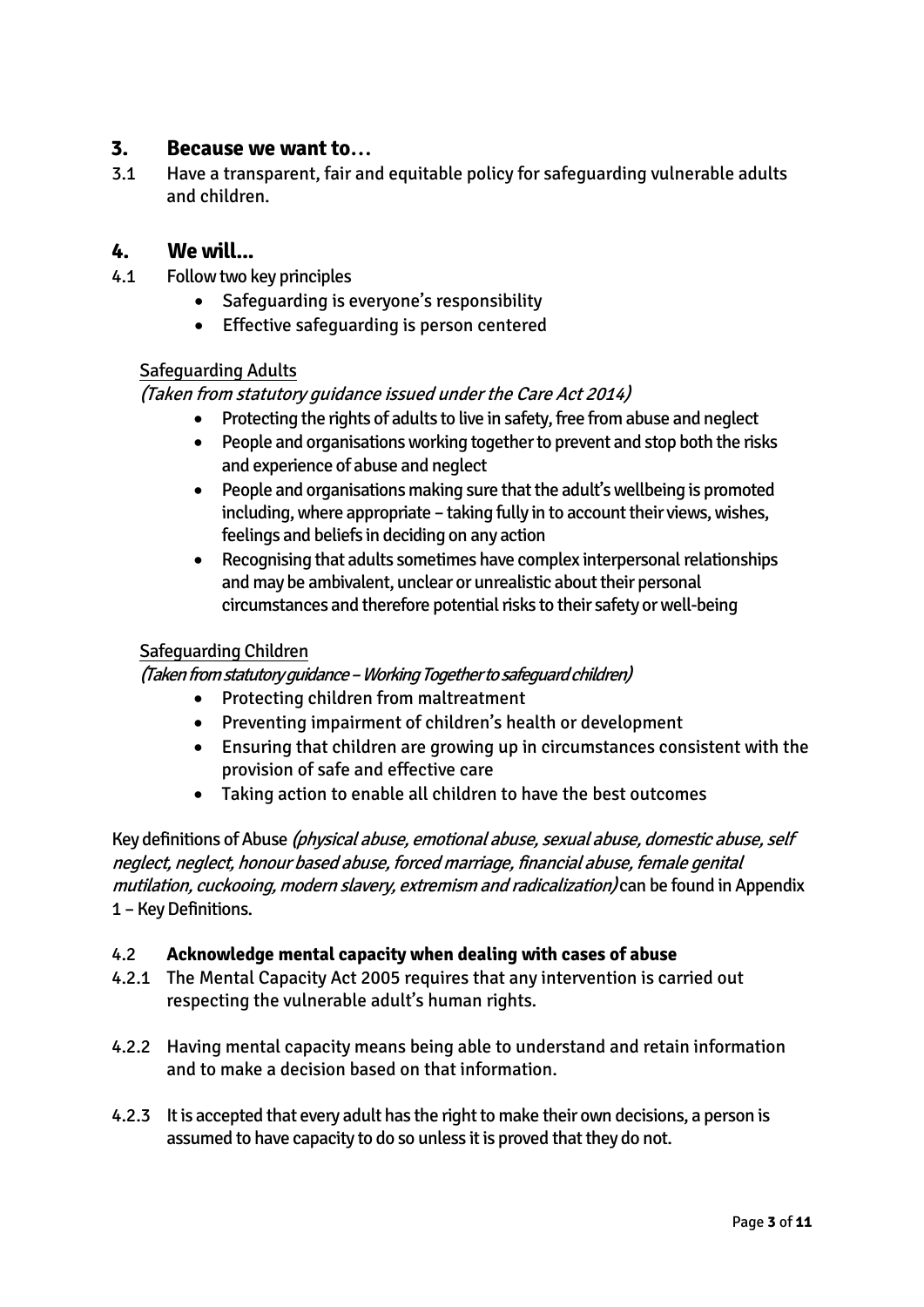- 4.2.4 We recognise that vulnerable adults have the right to be supported in making their own decisions about how they wish to proceed in the event of abuse/self-neglect and will respect their wishes wherever possible. However, in some circumstances, the vulnerable adult's wishes may be overridden where the safety of the individual or others may be at significant risk.
- 4.2.5 If there are concerns that the vulnerable adult lacks mental capacity, a Mental Capacity Assessment must be completed before any further action is taken using appropriate specialist support – please follow the Mental Capacity Procedure.

# 4.3 **Dealing with concerns and allegations of abuse effectively and efficiently**

- 4.3.1 Our Safeguarding Procedure details the process on how to raise Safeguarding Alerts in line with this policy.
- 4.3.2 It is the role of the Local Authority to investigate and establish abuse. It is the role of all Ongo employees or anyone providing a service on our behalf, to report any suspicions or evidence of abuse or neglect and provide information as required to assist the LA in their investigations.
- 4.3.3 We will fully support and protect employees who, in good faith, report concerns about a colleague's practice or the possibility that a vulnerable adult or child may be being abused.
- 4.3.4 If an employee suspects that a colleague is involved in abuse or neglect they should report this immediately by following the Safeguarding Procedure.

#### 4.4 **We will use the most appropriate type of investigation when dealing with safeguarding allegations**

- 4.4.1 In relation to concerns about a child/adult, action may need to be taken in respect of a person in position of trust (PiPOT). A referral will be required to the Local Authority Designated Officer (LADO) in addition to the Local Authority Safeguarding Team (for adults) where there are concerns or evidence that the alleged (PiPOT) has:
	- Behaved in a way that has harmed a child, or may have harmed a child
	- Possibly committed a criminal offence against or related to a child
	- Behaved towards a child in a way that indicates they may pose a risk of harm to children
	- behaved or may have behaved in a way that indicates they may not be suitable to work with children/adults

**And**

- It is believed that the above poses a current or continuing risk in the person's current role of responsibility (whether paid or unpaid)
- 4.4.2 Where an employee is suspected of abuse or neglect, there may be three strands of investigation: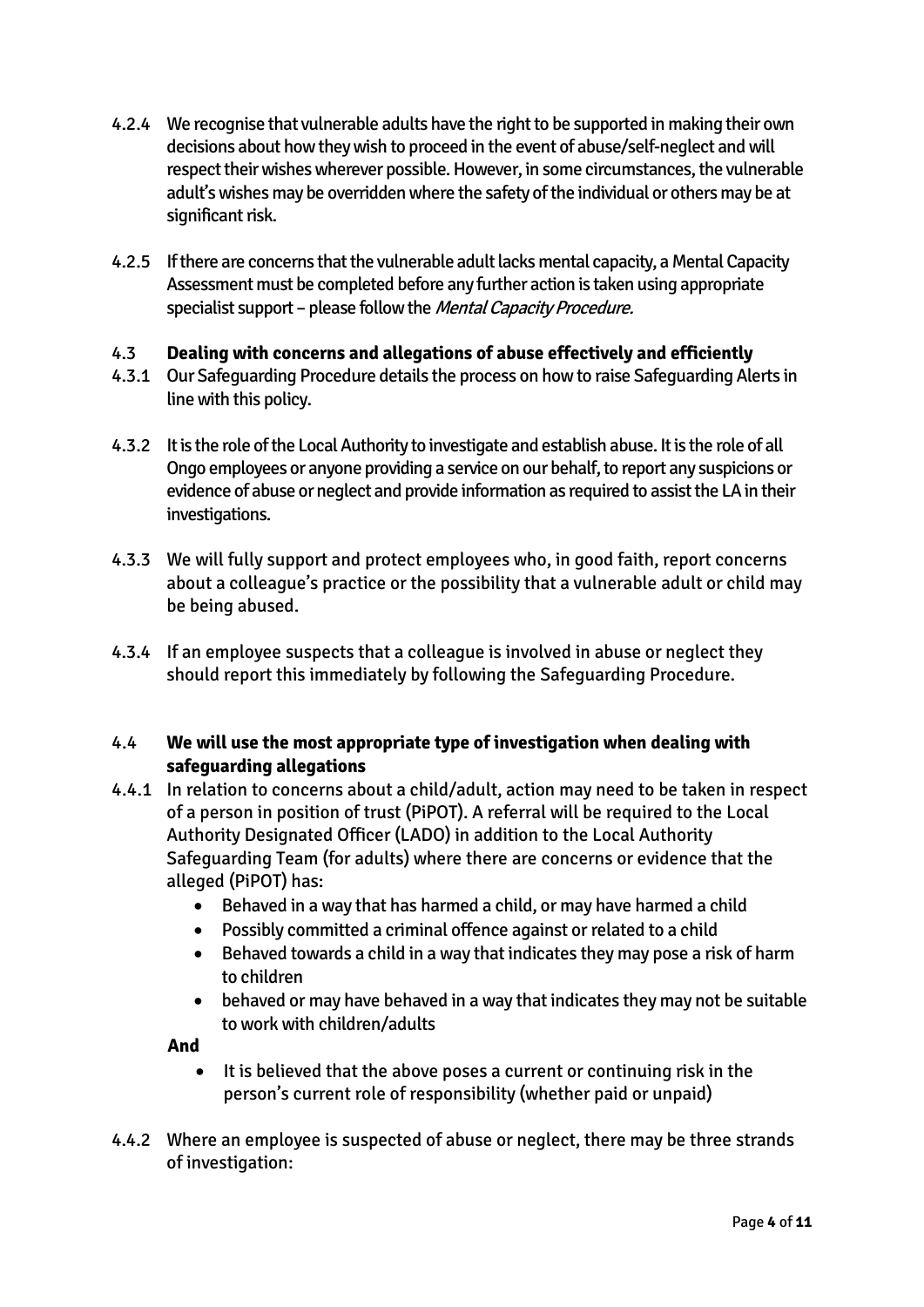- Child/Vulnerable Adult Safeguarding investigation (led by the Local Authority Designated Officer (LADO)
- Criminal Investigation (led by Police)
- A disciplinary or misconduct investigation (led by Ongo)
- 4.4.3 As an employee, the usual terms and conditions for disciplinary investigations will apply, including consideration of suspension on full pay pending the outcome of the investigation.
- 4.4.4 We will assess each individual allegation on its own merits, taking into account the findings of any criminal investigation.
- 4.4.5 Depending on the outcome of the investigation, we will assess the appropriateness of the employee returning to work in their previous environment.
- 4.4.6 We will consider North Lincolnshire Councils policies and procedures as our main Local Authority partner. However, other local authorities policies and procedures should be checked:
	- Children [https://www.northlincscmars.co.uk/wp](https://www.northlincscmars.co.uk/wp-content/uploads/2021/01/9-Procedures-for-managing-allegations-against-people-who-work-with-children-Jan-21.pdf)[content/uploads/2021/01/9-Procedures-for-managing-allegations](https://www.northlincscmars.co.uk/wp-content/uploads/2021/01/9-Procedures-for-managing-allegations-against-people-who-work-with-children-Jan-21.pdf)[against-people-who-work-with-children-Jan-21.pdf](https://www.northlincscmars.co.uk/wp-content/uploads/2021/01/9-Procedures-for-managing-allegations-against-people-who-work-with-children-Jan-21.pdf)
	- Adults [http://www.northlincssab.co.uk/wp](https://protect-eu.mimecast.com/s/NQo2CwkDLhLG3wuVDWe0?domain=northlincssab.co.uk)[content/uploads/2020/12/PiPoT-policy-V6.pdf](https://protect-eu.mimecast.com/s/NQo2CwkDLhLG3wuVDWe0?domain=northlincssab.co.uk)

#### 4.5 **Maintain Professional boundaries at all times**

- 4.5.1 In order to protect themselves from allegations of abuse or situations that could be misunderstood, employees should maintain strong professional boundaries as detailed in the Code of Conduct and the Professional Boundaries Policy.
- 4.5.2 Ongo will provide work based learning on professional boundaries to all employees.

#### 4.6 **Address safeguarding in all recruitment and selection processes**

- 4.6.1 We will make sure all reasonable steps are taken to prevent unsuitable people from working with vulnerable adults and/or children.
- 4.6.2 Employees, contractors and volunteers will be reference checked in accordance best practice and legislative requirements.
- 4.6.3 Where appropriate, employees must be registered with the Disclosure and Barring Service (DBS) as detailed within Ongo's DBS checks procedure.

#### 4.7 **Provide training for all employees**

4.7.1 All our employees will undertake safeguarding training at the level appropriate to their role to ensure that they are equipped to recognise abuse and deal with concerns in the appropriate manner.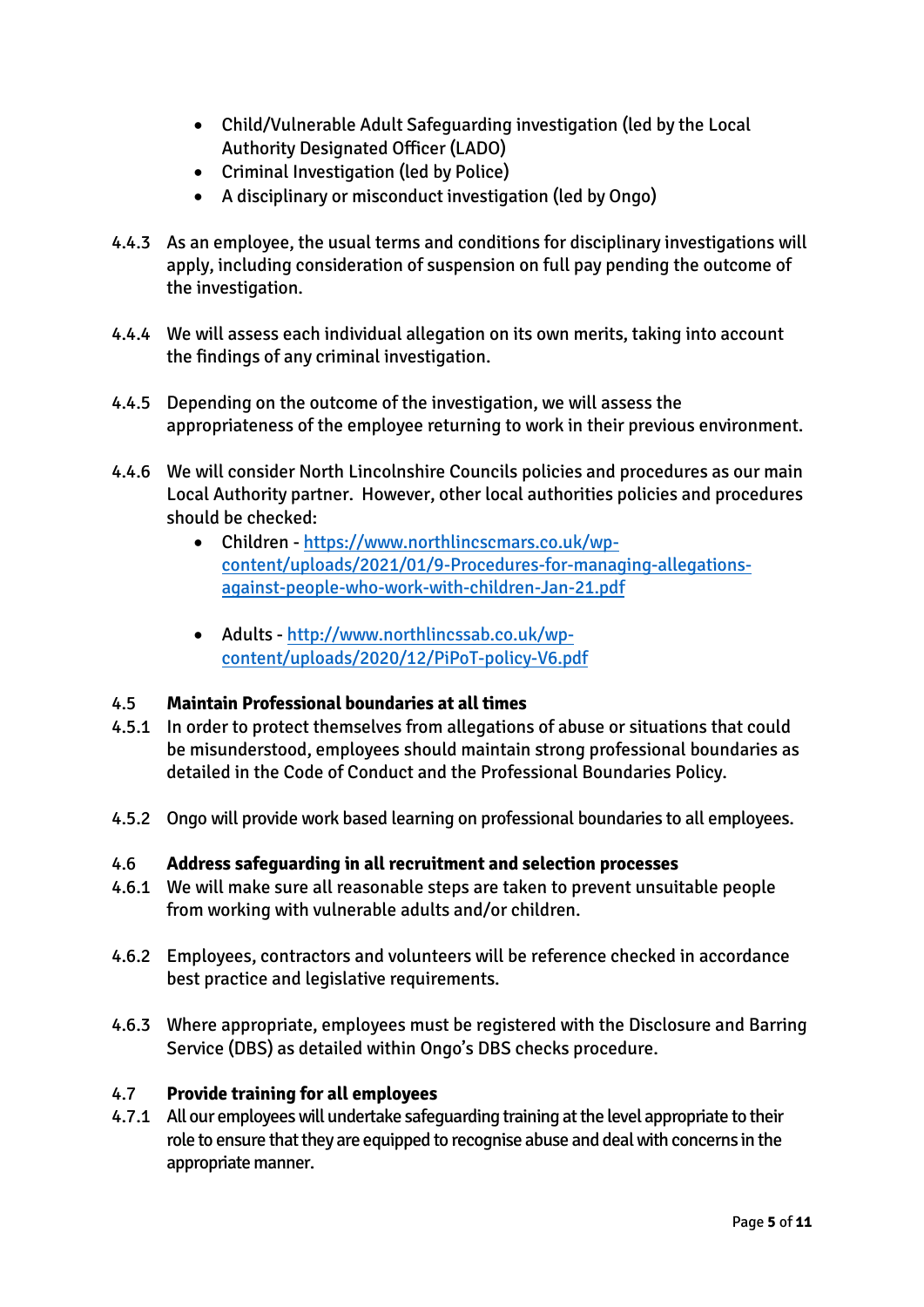- 4.7.2 All new customer facing employees will attend face-to-face safeguarding training within the first six months of their employment with Ongo.
- 4.7.3 Refresher training for front line employees will be undertaken every three years as a minimum to ensure that skills and knowledge are kept up to date in line with statutory guidance.
- 4.7.4 Safeguarding will be included in the employee induction programme for all new employees via e-learning.

#### 4.8 **Our contractors**

- 4.8.1 We will make sure all partnering contractors or sub-contractors who are likely to come into contact with vulnerable adults or children have their own equivalent Safeguarding Policy or failing this, comply with the terms of this policy and have trained employees to deal with safeguarding issues.
- 4.8.2 We will take reasonable care to make sure that contractors doing work on our behalf are monitored appropriately.

#### 4.9 **Maintain Confidentiality**

- 4.9.1 We will always treat any sensitive or personal information given to us as confidential in accordance with the General Data Protection Regulation (GDPR 2018).
- 4.9.2 Information will be handled and disseminated on a need to know basis only. We will not disclose information to other agencies without the prior consent of a victim of abuse except where:
	- There is a risk of serious harm to the individual or someone involved in the situation
	- The victim is a child
	- The individual has been assessed as incapable of making an informed decision
	- A serious crime has been committed
	- Terrorism and terrorist-related activities

#### 4.10 **Terrorism and terrorist-related activities**

4.10.1 Under the Counter-Terrorism and Security Act 2015, we will follow the Prevent Agenda Guidance for England and Wales. We will work with the Local Authority, the Police, statutory partners and the local community to safeguard children and adults from being drawn into committing terrorist-related activities; recognising that early interventions may help to protect and divert them away from these risks.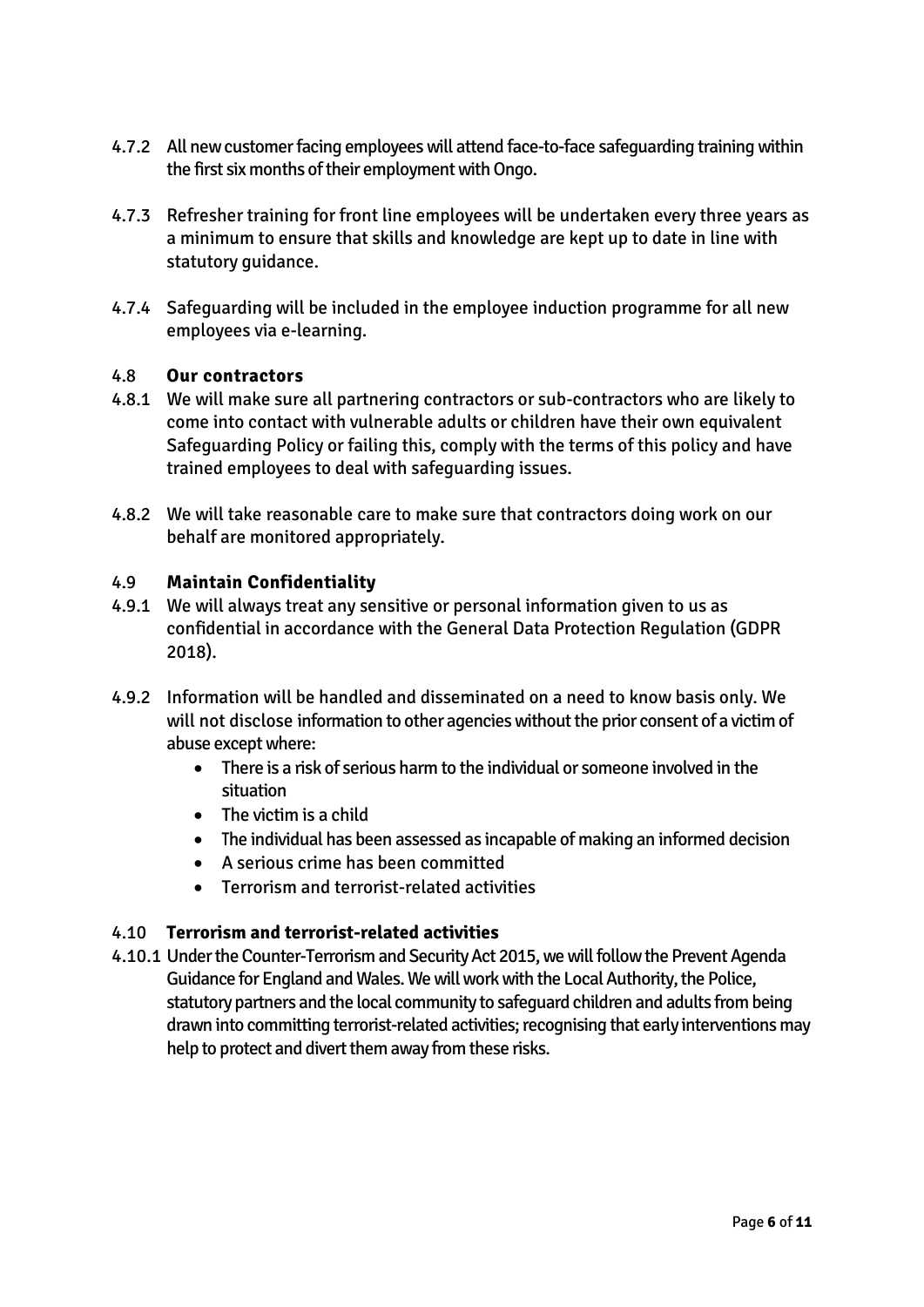# **5. Making sure that we do what we say…..**

| The Director of Communities<br>will:                   | <b>Represent Ongo Homes on the Safeguarding</b><br>Adults Board (when required) in the areas in<br>which we work                                                                                                                                                                                                                                                                                                                                                                                                                                                                                                                                                                                                                                                                                                                               |
|--------------------------------------------------------|------------------------------------------------------------------------------------------------------------------------------------------------------------------------------------------------------------------------------------------------------------------------------------------------------------------------------------------------------------------------------------------------------------------------------------------------------------------------------------------------------------------------------------------------------------------------------------------------------------------------------------------------------------------------------------------------------------------------------------------------------------------------------------------------------------------------------------------------|
| The Head of Landlord Services<br>will:                 | Ensure the adoption of and adherence to this<br>$\bullet$<br>policy<br>Carry out the role of Child Protection<br>$\bullet$<br>coordinator and appoint a deputy in their<br>absence                                                                                                                                                                                                                                                                                                                                                                                                                                                                                                                                                                                                                                                             |
| The Safeguarding Lead will:                            | Making a decision as to whether a vulnerable<br>adult alert is to be referred to the Local<br>Authority (where the decision is made not to<br>refer, cases will be supported by us or<br>signposted to specialist agencies)<br>Overseeing and monitoring safeguarding cases<br>$\bullet$<br>concerning Ongo Homes Ensuring that Ongo is<br>represented at safeguarding meetings for<br>vulnerable adults and children<br>Providing advice, guidance and support to<br>$\bullet$<br>employees in respect of safeguarding<br>vulnerable adults and children<br>Ensuring employees keep clear and accurate<br>records in relation to safeguarding and child<br>protection<br>Ensuring appropriate child protection referrals<br>are made to the Local Authority<br>Overseeing and monitoring child protection<br>٠<br>cases concerning Ongo Homes |
| Service managers are<br>responsible for ensuring that: | Where relevant, the safeguarding of vulnerable<br>$\bullet$<br>adults and children is considered in strategies,<br>plans and services<br>They and their teams understand the<br>Safeguarding Policy and associated procedures<br>and know how to use this in practice<br>They inform the relevant Designated Officer of<br>any safeguarding or child protection issues<br>raised to them<br>Ensure that employees reporting any<br>$\bullet$<br>safeguarding concerns are provided with<br>appropriate support<br>All employees have undertaken safeguarding e-<br>learning training and other relevant training<br>appropriate to their role as approved by the<br>Heads of Service (e.g. Prevent) within one                                                                                                                                 |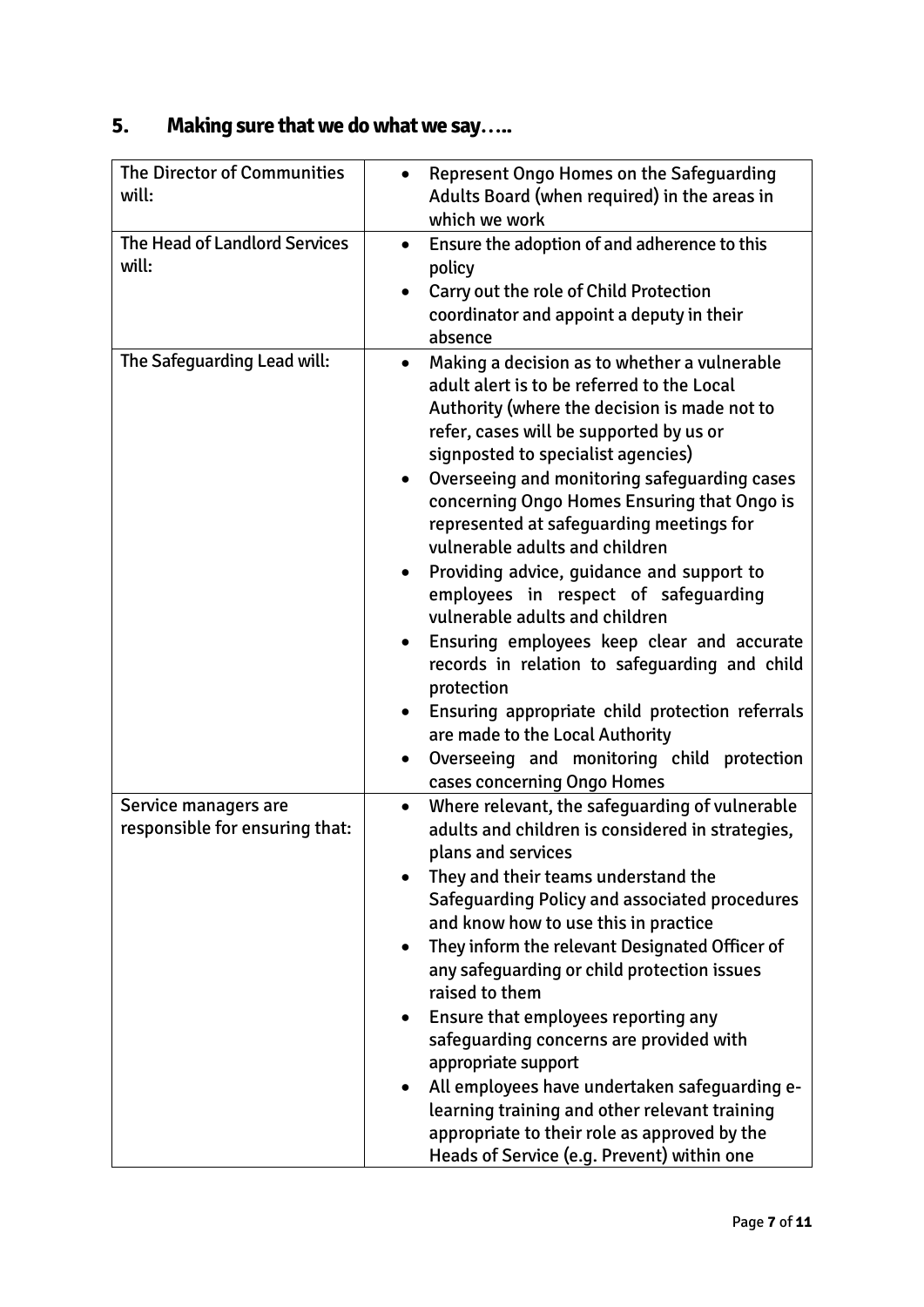|                                                                                        | month of their employment with Ongo<br>commencing<br>All customer facing employees must complete<br>face to face safeguarding awareness training<br>within six months of their employment with<br>Ongo commencing<br>Each office/scheme location has copies of<br>$\bullet$<br>(or employees have access to) safeguarding<br>procedures and multi-agency safeguarding<br>referral/alert forms and contact details |
|----------------------------------------------------------------------------------------|-------------------------------------------------------------------------------------------------------------------------------------------------------------------------------------------------------------------------------------------------------------------------------------------------------------------------------------------------------------------------------------------------------------------|
| <b>Employees working for Ongo</b><br>Communities are responsible<br>for ensuring that: | If they have a safeguarding concern (for either an<br>$\bullet$<br>adult or child) living in an Ongo property they<br>report this via the Report It button on the<br>intranet.                                                                                                                                                                                                                                    |
|                                                                                        | If they have a safeguarding concern (for either an<br>$\bullet$<br>adult or child) who does not live in an Ongo<br>property, they report this through the<br>appropriate channel and record it on the<br>spreadsheet.<br>If they need any help or guidance they contact<br>The Tenancy Services Manager.                                                                                                          |
| Team leaders in the                                                                    | Ensure that contracts and support plans refer<br>$\bullet$                                                                                                                                                                                                                                                                                                                                                        |
| <b>Tenancy Services</b><br>team, Lettings team                                         | to the safeguarding of vulnerable adults;                                                                                                                                                                                                                                                                                                                                                                         |
| and within Ongo                                                                        | Ensure that services provide a safe environment for<br>$\bullet$<br>vulnerable adults                                                                                                                                                                                                                                                                                                                             |
| <b>Communities have a</b>                                                              | Understand and use whistleblowing and child                                                                                                                                                                                                                                                                                                                                                                       |
| responsibility to:                                                                     | protection policies where appropriate                                                                                                                                                                                                                                                                                                                                                                             |
| The People and Culture team is<br>responsible for:                                     | Ensuring all employees working with<br>$\bullet$<br>vulnerable adults and children have                                                                                                                                                                                                                                                                                                                           |
|                                                                                        | employment checks appropriate to<br>their role                                                                                                                                                                                                                                                                                                                                                                    |
|                                                                                        | Keeping<br>up-to-date<br>with<br>safer<br>$\bullet$                                                                                                                                                                                                                                                                                                                                                               |
|                                                                                        | recruitment policies, procedures and<br>training                                                                                                                                                                                                                                                                                                                                                                  |
| The Procurement & VfM                                                                  | Ensuring that safeguarding is considered<br>$\bullet$                                                                                                                                                                                                                                                                                                                                                             |
| Manager is responsible for:                                                            | within all contracts where contractors                                                                                                                                                                                                                                                                                                                                                                            |
|                                                                                        | employees come into direct contact with Ongo<br>customers                                                                                                                                                                                                                                                                                                                                                         |
| The Contract Manager is<br>responsible for:                                            | Ensuring that all contractors who have customer<br>$\bullet$<br>facing employees adhere to their own or adhere to<br>our Safeguarding Policy                                                                                                                                                                                                                                                                      |
|                                                                                        | Identifying contractors that need safeguarding<br>$\bullet$<br>training                                                                                                                                                                                                                                                                                                                                           |
| All employees and persons                                                              | Report any suspicions or concerns regarding the                                                                                                                                                                                                                                                                                                                                                                   |
| working on our behalf, whether                                                         | welfare of vulnerable adults and children. This duty                                                                                                                                                                                                                                                                                                                                                              |
| they work directly with, or                                                            | extends to the identification of abuse, poor practice                                                                                                                                                                                                                                                                                                                                                             |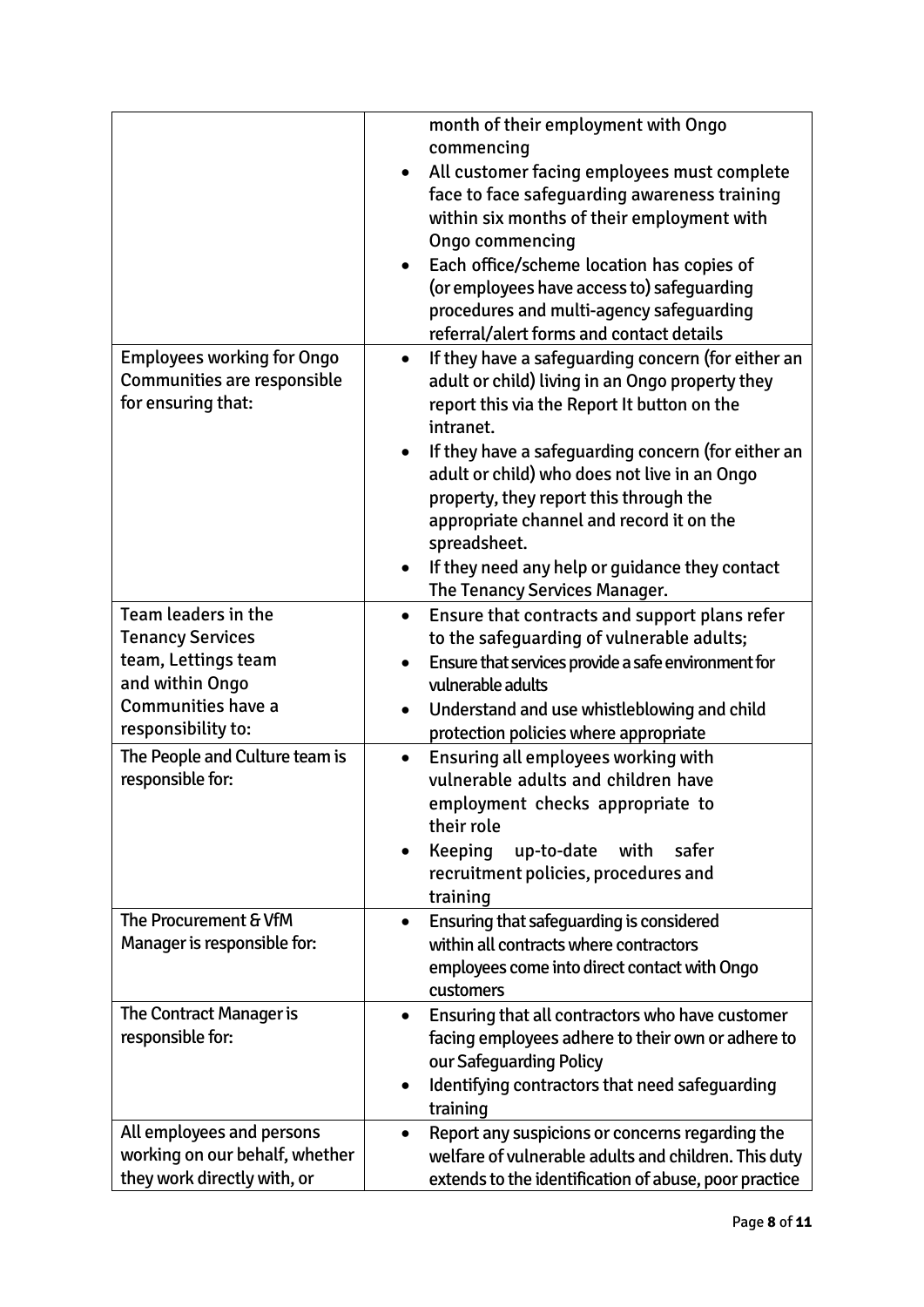| come into contact with,<br>vulnerable adults and children<br>have a responsibility to: | and allegations brought to the attention of<br>employees by a member of the public<br>Contribute to investigations of suspected abuse<br>$\bullet$<br>Take part in safeguarding training relevant to<br>$\bullet$<br>their role |
|----------------------------------------------------------------------------------------|---------------------------------------------------------------------------------------------------------------------------------------------------------------------------------------------------------------------------------|
|                                                                                        | • Keep clear and accurate records in relation to<br>safeguarding<br>Adequately inform customers of the Safeguarding<br>$\bullet$<br>Policy and provide them with support to help them<br>understand it                          |

- 5.1 We will collect the following performance information to make sure we are doing what we say we will do:
	- Number of alerts (adults or children) received and their origin
	- Number of vulnerable adult cases passed to the Local Authority
	- Number of vulnerable adult cases accepted by the Local Authority
	- Number of safeguarding children referrals passed to the local Authority
	- Number of safeguarding children referrals accepted by the Local Authority
- 5.2 A report will be provided to the Group Common Board annually, to provide assurance to them in respect of our approach and management of Safeguarding Vulnerable Adults and Children across the group.

# **6. Other things to bear in mind…**

- 6.1 This policy has been developed to comply with the legal framework and published guidance relating to the safeguarding of vulnerable adults and children.
- 6.2 This policy clarifies our role and our employees' role in safeguarding adults and children. It should be read alongside the below policies and procedures:

Legislation and Regulations relevant to this policy include:

- Crime and Disorder Act 1998
- Counter-Terrorism and Security Act 2015
- General Data Protection Regulation
- Domestic Violence, Crime and Victims Act 2004
- Domestic Abuse Act 2021
- Equality Act 2010
- Human Rights Act 1998
- Police and Criminal Evidence Act 1984
- Public Concern at Work
- Public Interest Disclosure Act 1998
- Safeguarding Vulnerable Groups Act 2006
- Sex Offenders Act 1997
- Sexual Offenders Act 1956
- Sexual Offences Act 2003
- No Secrets Guidance (Department of Health, 2000)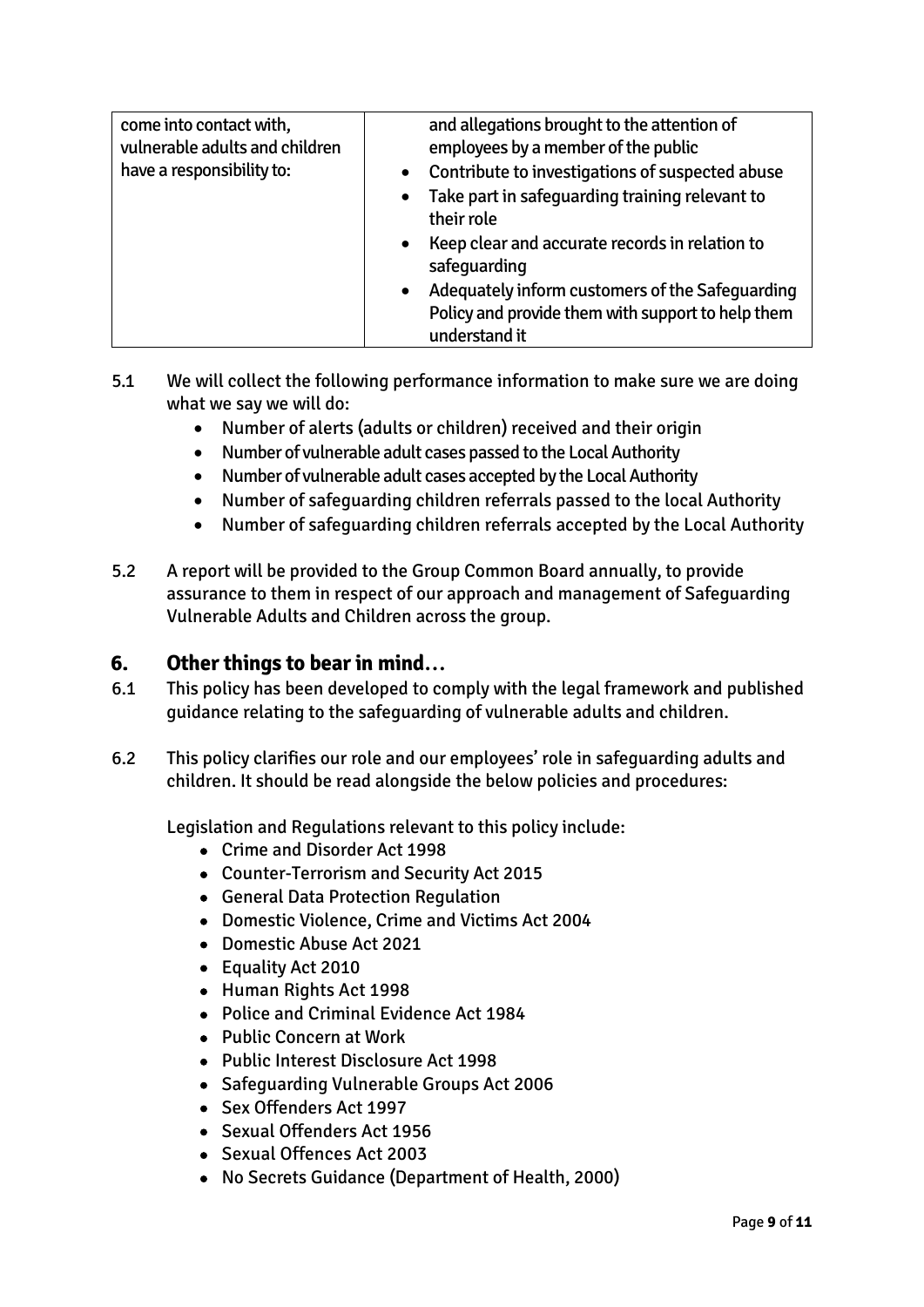- Forced Marriage (Civil Protection) Act 2007
- Mental Health Act 1983
- Mental Capacity Act 2005
- The Care Act 2014
- ADASS Guidance 2013
- Children and Young Persons Act 1933
- The Children Act 2004
- The Children Act 1989
- The Local Safeguarding Children Boards Regulations 2006
- Early Help Assessment Framework

We will also link to external local documents including:

- Local safeguarding Adult's Board Safeguarding Adults Board Policies & **Procedures**
- Local Safeguarding Children's Board Procedures and Guidance
- The Early Help Safeguarding Strategy
- Domestic Abuse Strategy
- Helping Children & Families (Threshold Document)
- Child Sexual Exploitation Strategy & Guidance
- LSCB Safer Recruitment Guidance
- SAB Risk Management Policy
- What to do if you're worried a child is being abused advice for practitioners

# **7. We'll look at this again...**

7.1 This policy will be health-checked annually by the Safeguarding Lead and Tenancy Services Manager.

# **8. What we mean...**

| <b>Reference</b>   | <b>Definition</b>                                                                                                                                                                                                                                                                                      |
|--------------------|--------------------------------------------------------------------------------------------------------------------------------------------------------------------------------------------------------------------------------------------------------------------------------------------------------|
| Abuse              | 'Abuse is a violation of an individual's human and civil rights by any other<br>person or persons'. It may involve 'a single or repeated act, or omission<br>occurring within a personal or closed relationship where there is an<br>expectation of trust, which causes harm or distress to a person'. |
| <b>Alerter</b>     | Someone who sees abuse taking place, is told about abuse or suspects abuse is<br>occurring.                                                                                                                                                                                                            |
| <b>Child</b>       | A child is defined as any person under the age of 18.                                                                                                                                                                                                                                                  |
| <b>Child Abuse</b> | Child abuse occurs when a child or young person suffers a violation of their<br>human and civil rights.                                                                                                                                                                                                |